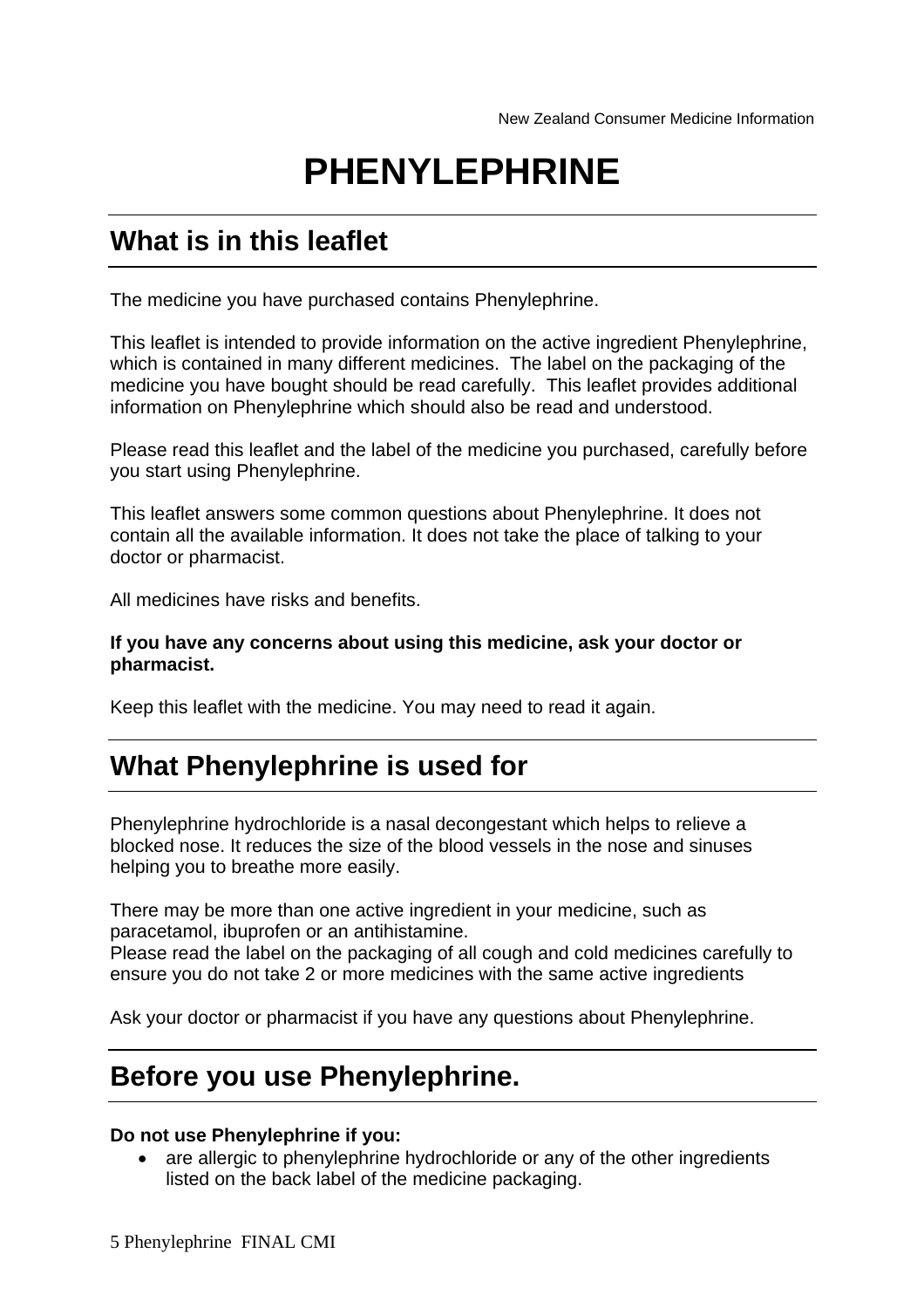- have heart problems
- high blood pressure (particularly due to a tumour near the kidney)
- have diabetes
- are a man with prostate problems
- have glaucoma (increased pressure in the eve)
- have an overactive thyroid gland
- are taking Monoamine Oxidase Inhibitor medicines (used for depression) or have taken them within the last 14 days
- are a woman who is pregnant or breast feeding.
- are a child under six years of age

#### **Pregnancy and Breastfeeding**

Do not take phenylephrine hydrochloride if you are pregnant or breast feeding.

#### **Do not take this medicine after the expiry date printed on the pack or if the packaging is torn or shows signs of tampering.**

If it has expired or is damaged, return it to your pharmacist for disposal.

If you are not sure whether you should start using Phenylephrine, talk to your doctor or pharmacist.

### *Before you start to use it*

#### **Talk to your doctor or pharmacist before taking this medicine if you:**

- have problems with your blood circulation (including Raynaud's Phenomenon, which makes the toes and fingers numb and pale).
- Intend giving this medicine to a child aged 6 to under 12 years.

#### **You have allergies to any other medicines, foods, preservatives or dyes.**

**You have or have had any of the medical conditions listed above:** 

**If you have not told your pharmacist or doctor about any of the above, tell him/her before you start taking Phenylephrine.**

### *Taking other medicines*

#### **You must not take phenylephrine hydrochloride if you are taking:**

• Monoamine Oxidase inhibitor medicines (used for depression) or have taken them within the last 14 days.

Talk to your pharmacist or doctor before you take phenylephrine hydrochloride if you are using any of the following

- any heart medicines (especially digoxin)
- drugs for helping blood circulation and controlling angina (such as glyceryl trinitrate) or beta-blockers (e.g. atenolol)
- tricyclic antidepressants (e.g. amitriptyline)
- some antibiotics
- some epilepsy treatments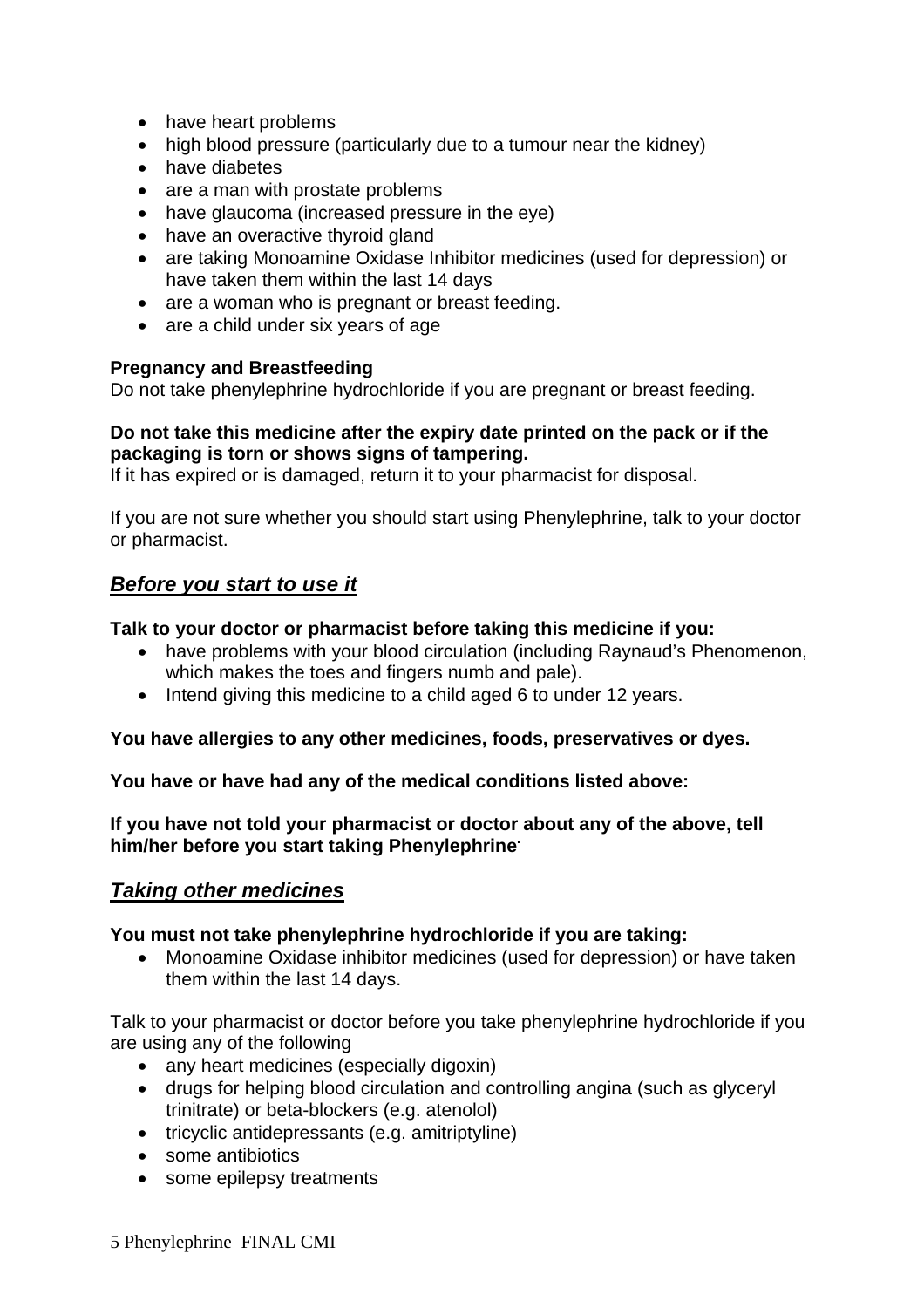• other nasal decongestants.

Tell your doctor or pharmacist if you are taking any other medicines or before you take any other cough or cold medicines in combination with Phenylephrine. This includes medicines that you buy without a prescription from your pharmacy, supermarket or health food shop. You should also tell any health professional who is prescribing a new medication for you that you are taking Phenylephrine.

# **How to use Phenylephrine**

#### **Follow any directions given to you by your pharmacist or doctor carefully.**  They may differ from the information contained in this leaflet.

Read the label on the packaging and this leaflet carefully before taking Phenylephrine.

#### **Do not take more than the recommended dose.**

### *How much to take*

The information below is a general guide on the amount of phenylephrine that can be safely taken.

**Follow the instructions on the labelling of the product you have purchased**. You may also wish to discuss how much to take and when to take it with your pharmacist or doctor.

| Age                                                                                     | Dose and how often to take - for Phenylephrine<br>only                                                                                            |
|-----------------------------------------------------------------------------------------|---------------------------------------------------------------------------------------------------------------------------------------------------|
| Adults, the elderly and children Take with a glass of water.<br>aged 12 years and over. | Take one dose (maximum 12.2mg) up to four times a<br> day.<br>Leave at least 4 hours between doses.<br>Do not take more than 4 doses in 24 hours. |

If your symptoms do not go away talk to your doctor or pharmacist.

Do not take for more than 7 days unless your doctor tells you to.

Do not take more than the amount recommended on the label of the packaging of the medicine you have purchased.

**Do not give to children under 12 years without medical advice.** 

**Phenylephrine may be given to children aged 6-12 years when purchased from a Pharmacy and under the advice of a Pharmacist; follow their instructions carefully.**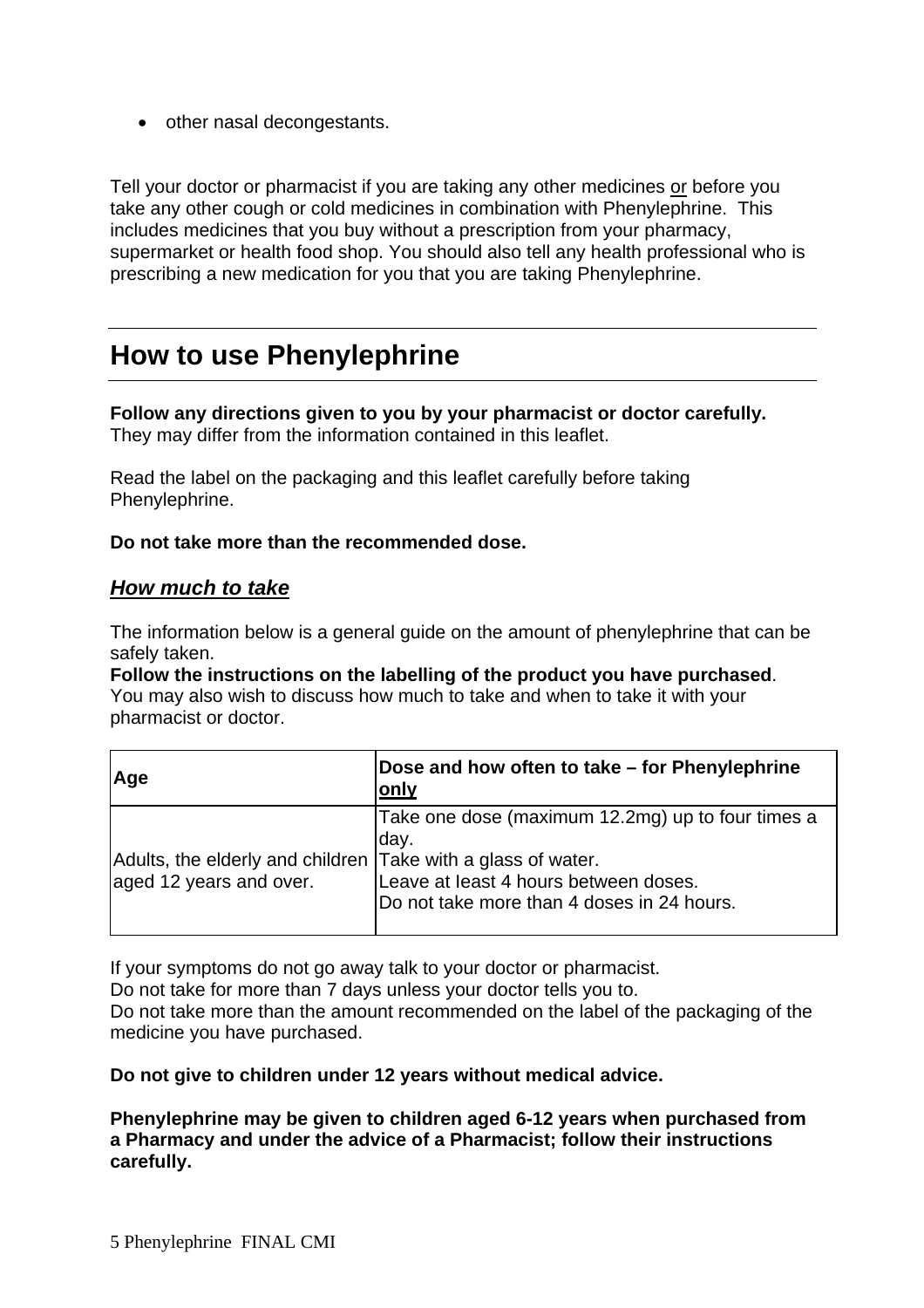If the symptoms persist for more than a few days, or worsen, consult your doctor or pharmacist.

## *If you forget to take it*

### **Take it as soon as you remember, and then go back to taking your medicine as you would normally.**

**Do not take a double dose to make up for the dose that you missed.**  This may increase the chance of you getting an unwanted side effect.

**If you are not sure what to do, ask your pharmacist or doctor.** 

# **While you are using Phenylephrine**

### *Things you must do*

**Talk to your pharmacist or doctor if your symptoms do not improve.**  Your pharmacist or doctor will assess your condition and decide if you should continue to take the medicine.

If you are about to be started on any new medicine tell your doctor or pharmacist that you are taking Phenylephrine.

### *Things you must not do*

Do not give Phenylephrine to anyone else, even if they have the same condition as you.

Do not take Phenylephrine to treat any other complaints unless your pharmacist or doctor tells you to.

Do not take more than the recommended dose unless your doctor tells you to.

# **In case of overdose**

### *If you take too much (overdose)*

Immediately telephone your doctor or the National Poisons Centre (telephone 0800 POISON or 0800 764 766), or go to accident and emergency at your nearest hospital, if you think that you or anyone else may have taken too much Phenylephrine.

Do this even if there are no signs of discomfort or poisoning.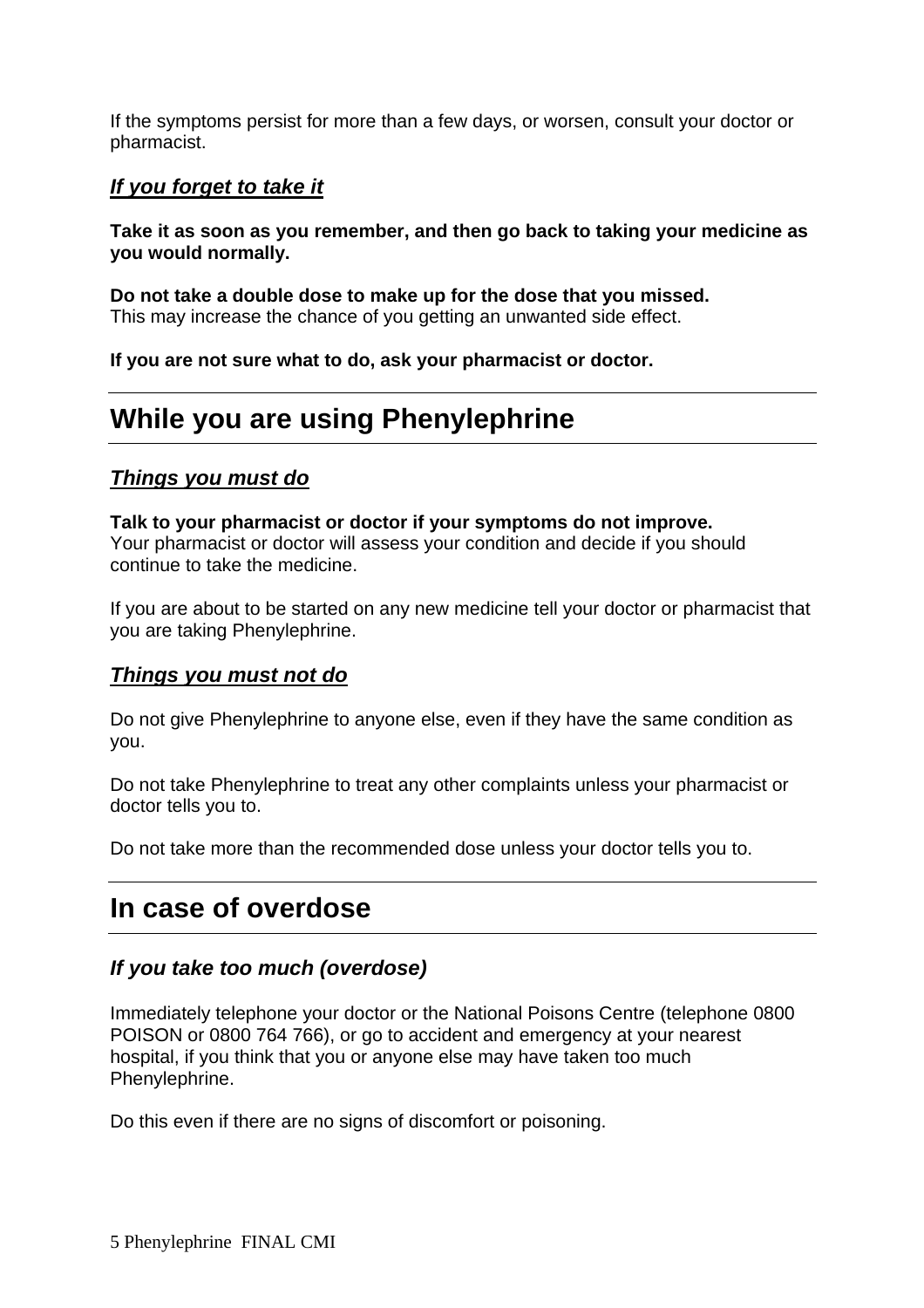# **Side Effects**

Tell your doctor or pharmacist as soon as possible if you do not feel well while you are using Phenylephrine.

All medicines can have side effects. Sometimes they are serious, most of the time they are not. You may need medical treatment if you get some of the adverse effects. Talk to your doctor or pharmacist if you have any questions or concerns.

### **If you experience any of the following stop using the medicine and seek immediate medical help:**

• difficulty in breathing, swelling of the face, neck, tongue or throat (these are signs of a severe allergic reaction).

If you experience any of the following symptoms, or have any other unusual symptoms or concerns with your medicine, stop taking it and talk to your pharmacist or doctor:

- fast heart rate, changes in heart rhythm, palpitations (feeling your Heartbeat), high blood pressure
- feeling sick, vomiting
- headache
- men may have difficulty passing urine.

Other adverse effects not listed above may also occur in some patients. Tell your doctor if you notice any other effects.

Do not be alarmed by this list of possible adverse effects. You may not experience any of them.

# **After using Phenylephrine**

### *Storage*

Keep your medicine in the original pack until it is time to take it. Do not use after the expiry date shown on the carton of your medicine. Do not store above the temperature shown on the labelling of your medicine

### **Keep it out of sight and where children cannot reach it.**

# *Disposal*

Ask your pharmacist what to do with any medicine that is left over, or if the expiry date has passed.

# **Product description**